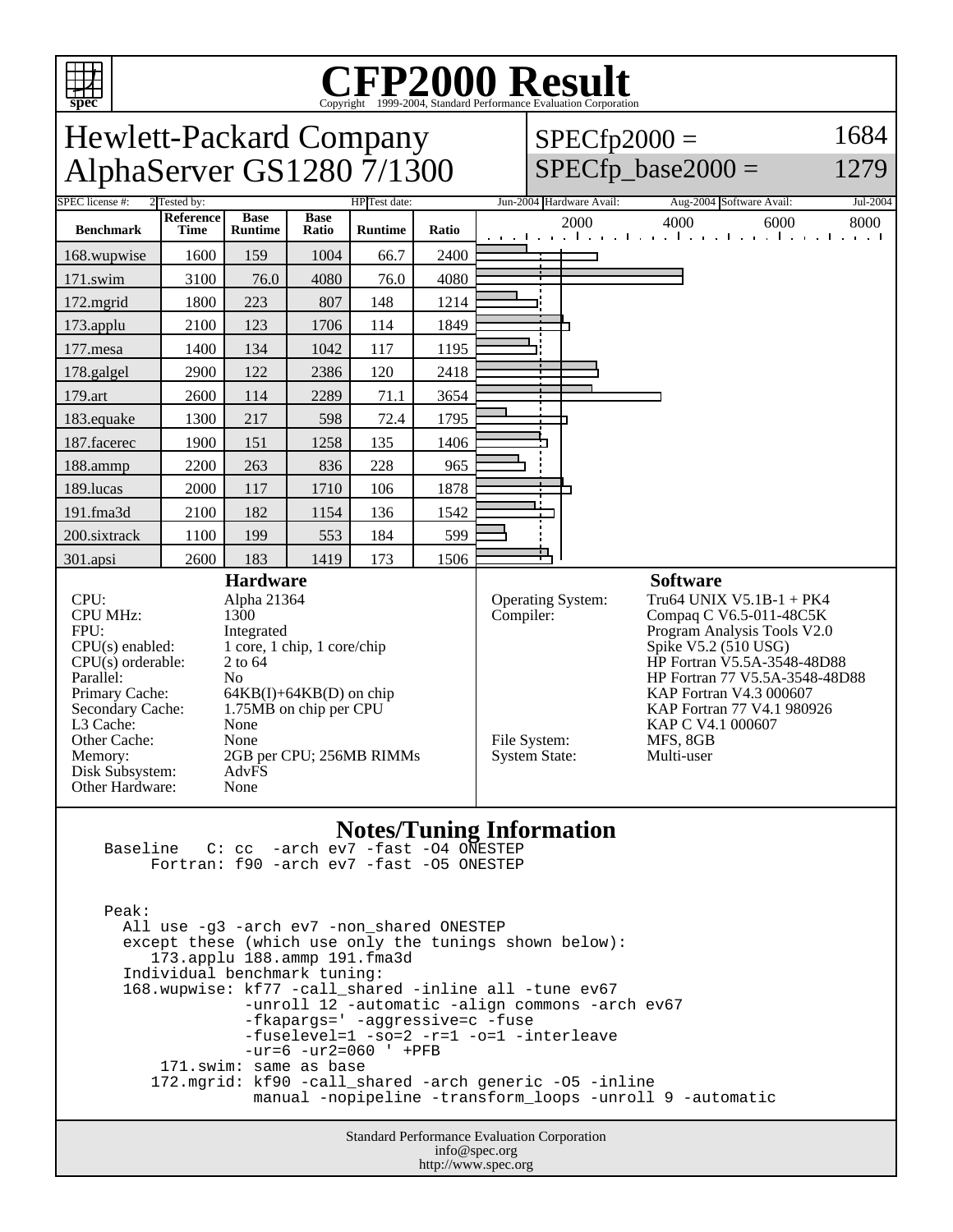

## Copyright ©1999-2004, Standard Performance Evaluation Corporation

Hewlett-Packard Company AlphaServer GS1280 7/1300  $SPECfp2000 =$ 

 $SPECfp\_base2000 =$ 

1684

1279

## **Notes/Tuning Information (Continued)**

SPEC license #: 2 Tested by: HP Test date: Jun-2004 Hardware Avail: Aug-2004 Software Avail: Jul-2004

|                                                           | -fkapargs='-aggressive=a -fuse -interleave<br>$-ur=2 -ur3=5 -cachesize=128,16000$ ' +PFB                |  |  |
|-----------------------------------------------------------|---------------------------------------------------------------------------------------------------------|--|--|
|                                                           | 173.applu: kf90 -05 -transform_loops                                                                    |  |  |
|                                                           | -fkapargs=' -o=0 -nointerleave -ur=14                                                                   |  |  |
|                                                           | $-ur2 = 260 -ur3 = 18' + PFB$                                                                           |  |  |
|                                                           | 177. mesa: kcc -fast -04 +CFB +IFB<br>178.galgel: f90 -05 -fast -unroll 5 -automatic                    |  |  |
|                                                           | 179.art: kcc -assume whole_program -ldensemalloc                                                        |  |  |
|                                                           | -call_shared -assume restricted_pointers                                                                |  |  |
|                                                           | -unroll 16 -inline none -ckapargs='                                                                     |  |  |
|                                                           | -fuse -fuselevel=1 -ur=3' +PFB                                                                          |  |  |
|                                                           | 183.equake: cc -call_shared -arch generic -fast -04                                                     |  |  |
|                                                           | -ldensemalloc -assume restricted_pointers                                                               |  |  |
|                                                           | -inline speed -unroll 13 -xtaso_short +PFB                                                              |  |  |
|                                                           | 187. facerec: f90 -04 -nopipeline -inline all                                                           |  |  |
|                                                           | -non_shared -speculate all -unroll 7                                                                    |  |  |
|                                                           | -automatic -assume accuracy_sensitive                                                                   |  |  |
|                                                           | -math_library fast +IFB                                                                                 |  |  |
|                                                           | 188.ammp: cc -arch host -04 -ifo -assume nomath_errno                                                   |  |  |
|                                                           | -assume trusted_short_alignment -fp_reorder                                                             |  |  |
|                                                           | -readonly_strings -ldensemalloc -xtaso_short<br>-assume restricted_pointers -unroll 9                   |  |  |
|                                                           | -inline speed +CFB +IFB +PFB                                                                            |  |  |
|                                                           | 189.lucas: kf90 -05 -fkapargs='-ur=1' +PFB                                                              |  |  |
|                                                           | 191.fma3d: kf90 -04 -transform_loops -fkapargs='-cachesize=128,16000 ' +PFB                             |  |  |
|                                                           | 200.sixtrack: f90 -fast -05 -assume accuracy_sensitive                                                  |  |  |
|                                                           | -notransform_loops +PFB                                                                                 |  |  |
|                                                           | 301.apsi: kf90 -05 -inline none -call_shared -speculate all                                             |  |  |
|                                                           | -align commons -fkapargs=' -aggressive=ab                                                               |  |  |
|                                                           | $-tune=ev5 - fuse -ur=1 -ur2=60 -ur3=20$                                                                |  |  |
|                                                           | $-cachesize=128,16000$                                                                                  |  |  |
|                                                           | Most benchmarks are built using one or more types of                                                    |  |  |
|                                                           | profile-driven feedback. The types used are designated                                                  |  |  |
|                                                           | by abbreviations in the notes:                                                                          |  |  |
|                                                           |                                                                                                         |  |  |
| +CFB: Code generation is optimized by the compiler, using |                                                                                                         |  |  |
| feedback from a training run. These commands are          |                                                                                                         |  |  |
|                                                           | done before the first compile (in phase "fdo_pre0"):                                                    |  |  |
| mkdir /tmp/pp                                             |                                                                                                         |  |  |
|                                                           | rm $-f$ /tmp/pp/\${baseexe}*                                                                            |  |  |
|                                                           |                                                                                                         |  |  |
|                                                           | and these flags are added to the first and second compiles:                                             |  |  |
|                                                           |                                                                                                         |  |  |
|                                                           | PASS1_CFLAGS = -prof_gen_noopt -prof_dir /tmp/pp<br>PASS2_CFLAGS = -prof_use_feedback -prof_dir /tmp/pp |  |  |
|                                                           |                                                                                                         |  |  |
|                                                           | (Peak builds use /tmp/pp above; base builds use /tmp/pb.)                                               |  |  |
|                                                           | +IFB: Icache usage is improved by the post-link-time optimizer                                          |  |  |
|                                                           | Spike, using feedback from a training run. These commands                                               |  |  |
|                                                           | are used (in phase "fdo_postN"):                                                                        |  |  |
|                                                           |                                                                                                         |  |  |
|                                                           | mv \${baseexe} oldexe<br>spike oldexe -feedback oldexe -o \${baseexe}                                   |  |  |
|                                                           |                                                                                                         |  |  |
|                                                           | <b>Standard Performance Evaluation Corporation</b>                                                      |  |  |

info@spec.org http://www.spec.org